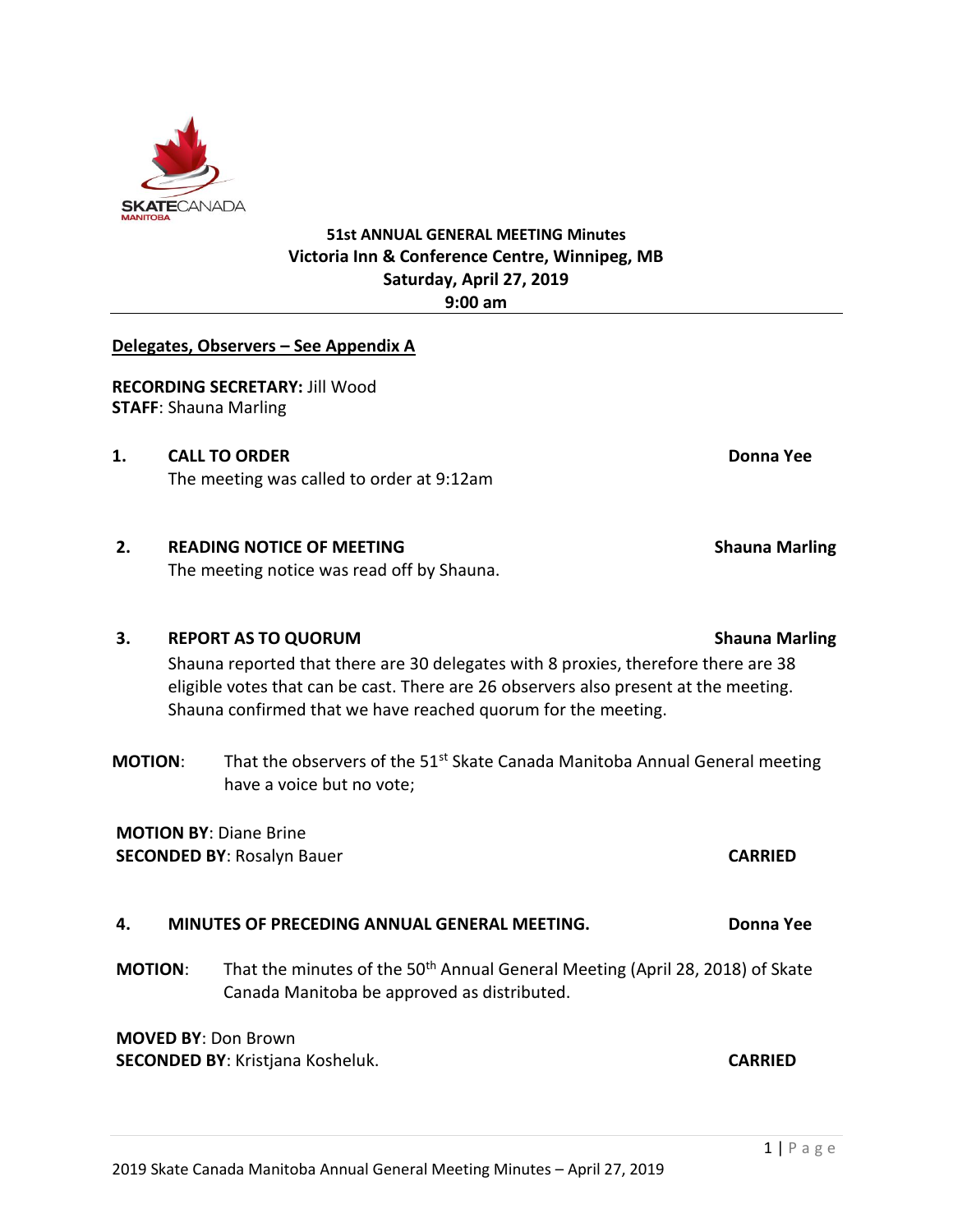# **5. MOTION TO AMEND THE AGENDA AS NECESSARY Donna Yee**

**MOTION**: That the Chairman be authorized to change the Agenda from that which was printed if necessary.

**6. CONFIRMATION OF ACTIONS TAKEN BY THE BOARD Donna Yee MOTION**: THAT the Confirmation of Actions taken by the Board of Directors for 2018-19 be

**MOTION BY:** Brenda Sokoloski

**SECONDED BY**: Allison Ward **CARRIED**

**MOTION BY:** Sarah Prach

accepted.

A video message from Skate Canada's President – Leanna Caron was shown Terry Sheahan, Skate Canada Director, Marketing and Events, presented an in-person message from Skate Canada

## **8. CHAIRMAN'S ADDRESS Donna Yee**

**See Appendix B**

**9. REPORTS** (as presented in the Annual Report Book)

## o **Finance Report** Diane Brine

Diane Brine went over the report with the AGM.

**MOTION**: To accept the unaudited financial statements was first made by Becky Smith will **MOTION BY:** Diane Brine **SECONDED BY:** Becky Smith **CARRIED**

## • Section Staff/Contractors

- o Executive Director
- o Technical Consultant
- o Events & Administrative Coordinator

**SECONDED BY:** Rosalyn Bauer **CARRIED** 

**7. SKATE CANADA'S MESSAGE. Terry Sheahan**

 $2 | P \text{ a ge}$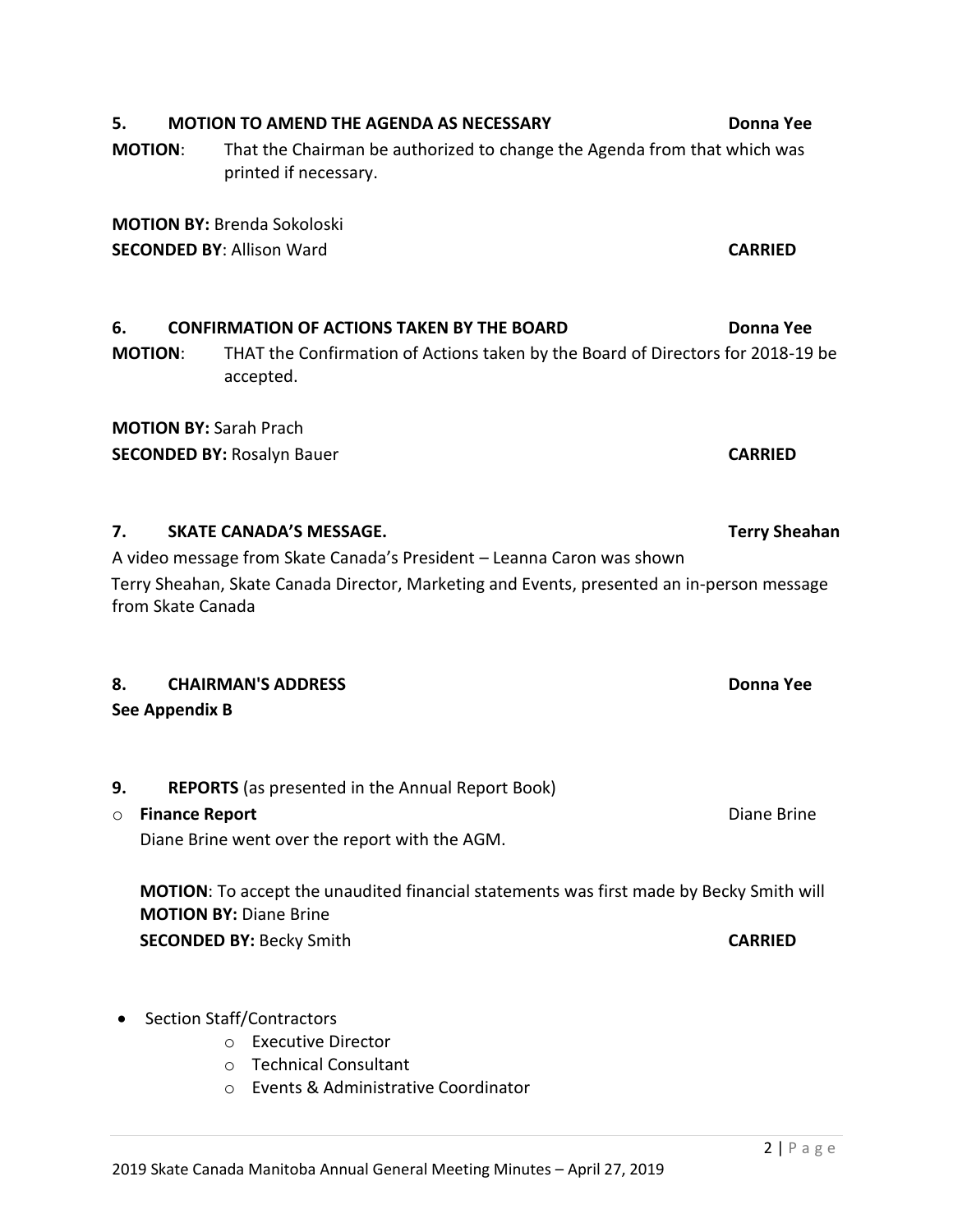#### o Committees

- o Membership
- o Coaching
- o Events Management
- o Marketing & Communication
- o Audio
- o Data Specialists
- o Judges, Evaluators and Technical
- o Test Days
- o Competitive
- o STARSkate
- o Synchronized Skating

#### o Regions

- o Central
- o Eastman
- o Interlake
- o Norman
- o North Westman
- o Parkland
- o South Westman
- o Winnipeg

**MOTION**: To approve the reports as presented (Amended)

**MOTION BY**: Brenda Sokoloski **SECONDED BY:** Shawn Cabak **CARRIED**

#### **10. PROPOSED RULE AMENDMENTS - SKATE CANADA MANITOBA Don Brown**

Don Brown provided the timeline of information distribution to the membership to submit proposed amendments, the distribution and timeline for the received rule amendments. Don continued to explain the process that we would be following today with the presentation, discussion and voting on the amendments.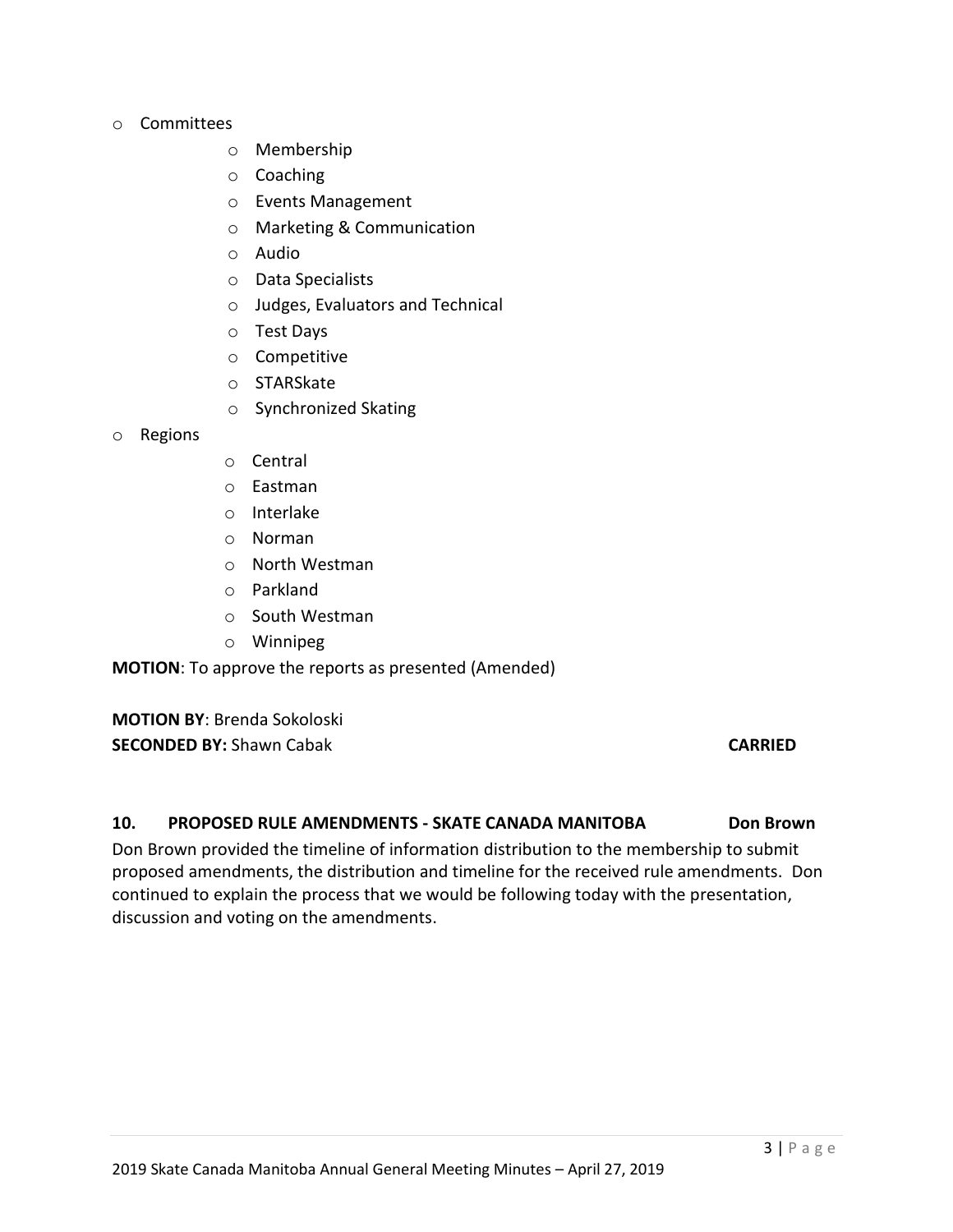The following are the results of the amendments presented, discussed and voted upon: Amendment:

**Amendment MB2019/1 MOTION:** To delete the rule C.101.3.01 **MOTION BY**: Allison Ward **SECONDED BY**: Linda Little **CARRIED**

## **Amendments MB2019/2; MB2019/3 & MB2019/4** Were discussed and voted on as one package **MOTION**: To approve the proposed amendments as presented **MOTION BY:** Rosalyn Bauer **SECONDED BY**: Sarah Prach **CARRIED**

NOTE: 2019/3 d!101 The Diane asked to have the typo corrected within the coaching matrix.

## **11. PROPOSED RULE AMENDMENTS - SKATE CANADA Shauna Marling**

Shauna advised that at this time there are no rule amendments but if there are any going forward, they will be updated on SC's website along. Questions can be directed to Skate Canada Member Services Department.

### **12. AWARDING OF CHAMPIONSHIPS AND THE NEXT ANNUAL GENERAL MEETING**

#### **Allison Ward**

Allison presented the competition grid for the following year along with announcing the AGM next year.

Allison asked that all clubs work together going forward to tap the younger skater to get involved in becoming officials.

She then presented the grid and discussed that we will be combining the MB Open and STARSkate Championships as a trial for next year 2020.

Some concerns raised over the date of the n/s as it is the same weekend as it is the same weekend as Synchro championships. It was noted that Skaters are able to attend a different regional if required.

Save the date for the 52<sup>nd</sup> AGM on April 25<sup>th</sup>, 2020 in Brandon Manitoba.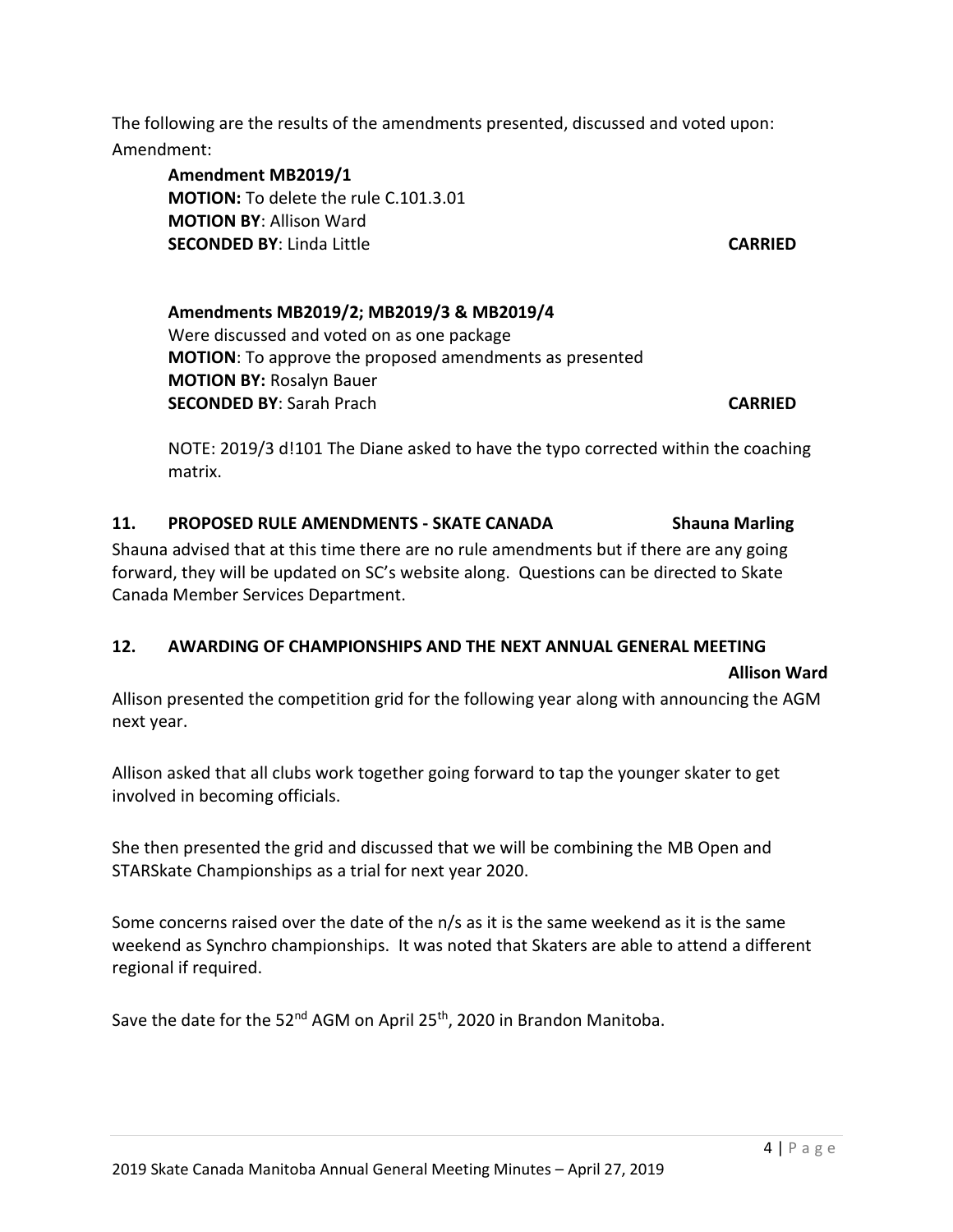#### **13. ELECTION OF OFFICERS Don Brown**

No elections were required as all candidates were acclaimed Newly acclaimed members of the Skate Canada Manitoba Board of Directors are

Vice Chair – Amber Lotz – 2019-21

Directors: Clarise Boychuk, Jacqueline Enns & Lisa Jennings all for 2019-21

## **14. APPOINTMENT OF AUDITOR- Donna Yee**

**MOTION**: THAT Scarrow and Donald Chartered Accountants, be appointed the official Auditors for Skate Canada Manitoba for 2019-20.

**MOTION BY**: Diane Brine

**SECONDED BY:** Clarise Boychuk **CARRIED**

## **15. APPOINTMENT OF LEGAL COUNSEL Donna Yee**

**MOTION**: That Levene, Tadman, Gutman and Golub be appointed as Official Legal Counsel for Skate Canada Manitoba for 2019-20.

**MOTION BY:** Don Brown

**SECONDED BY** Brenda Sokoloski **CARRIED**

## **16. INTRODUCTION OF THE 2019-2020 SCMB BOARD OF DIRECTORS**

Donna announced the 2019-20 members of the Skate Canada Manitoba Board of Directors and presented the new members with Board pins.

## **17. NEW BUSINESS**

No new business

## **18. ADJOURNMENT OF BUSINESS MEETING**

The meeting was adjourned at 11:25.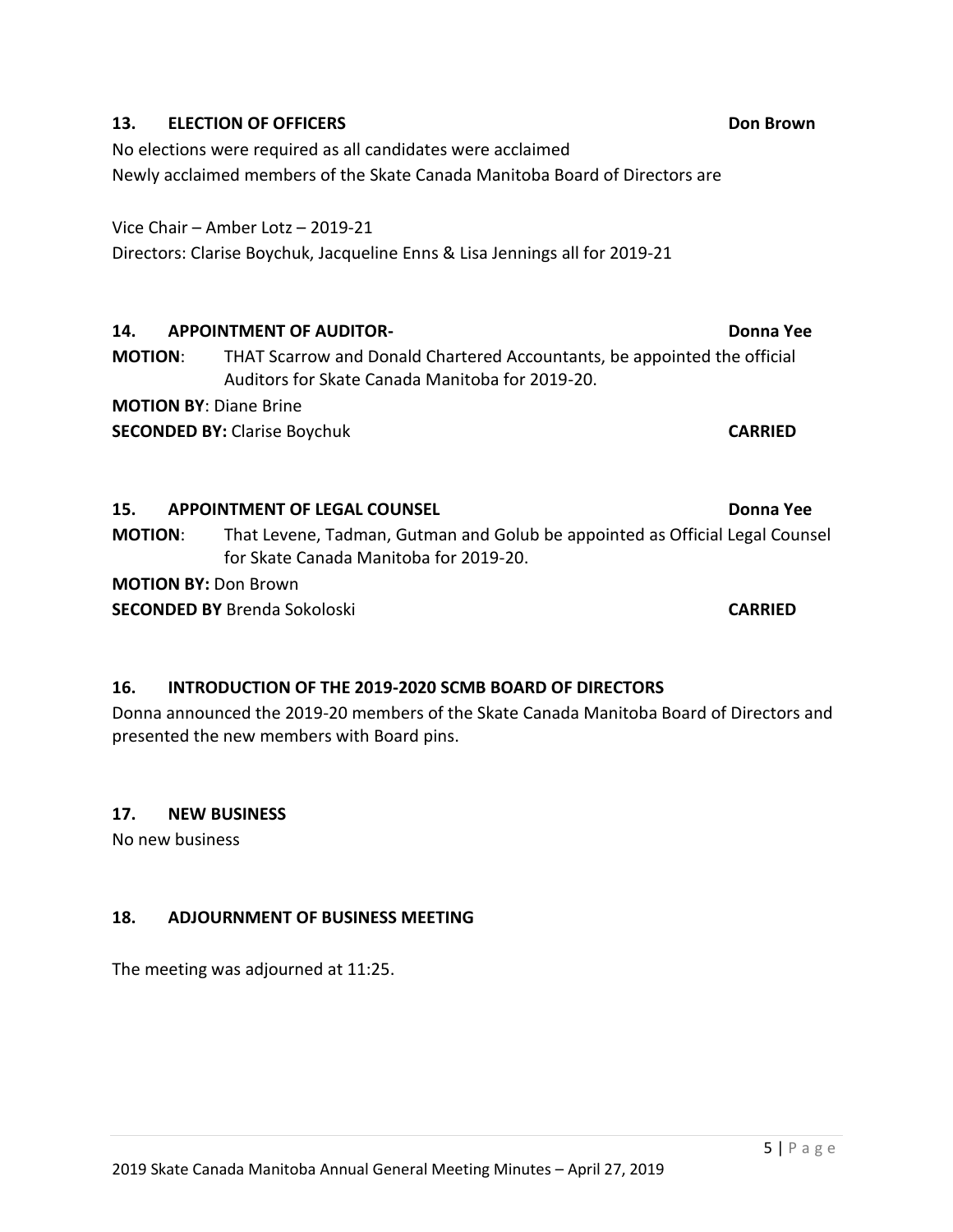## **APPENDIX A**

2019 Skate Canada Manitoba Annual General Meeting Delegate, Proxies and Observers as per Region

#### **BOARD OF DIRECTORS-DELEGATE**

# Delegates-10

| First name    | Last name         | <b>Position</b>                 |
|---------------|-------------------|---------------------------------|
| Donna         | Yee               | Chairperson                     |
| Don           | Brown             | Vice Chair                      |
| Diane         | <b>Brine</b>      | Vice Chair                      |
| Kristjana     | Kosheluk          | <b>Regional Directors Chair</b> |
| Rosalyn       | Bauer             | <b>Sectional Coaches Rep</b>    |
| Allison       | Ward              | Director                        |
| Shawn         | Cabak             | Director                        |
| Sarah         | (isleifson) Prach | Director                        |
| <b>Brenda</b> | Sokolowski        | Director                        |
| Tammy         | Edwards           | Alt Regional Director Chair     |

#### **NORMAN REGION**

# Delegates-1 # of Proxies carried- 1

| Club                 | <b>Name of Delegate</b> | <b>Proxy</b>     |
|----------------------|-------------------------|------------------|
| Flin Flon SC         |                         |                  |
| Skate Gillam         |                         |                  |
| Skate Thompson       | Andrew Forward          |                  |
| The Pas Skating Club |                         | √ Andrew Forward |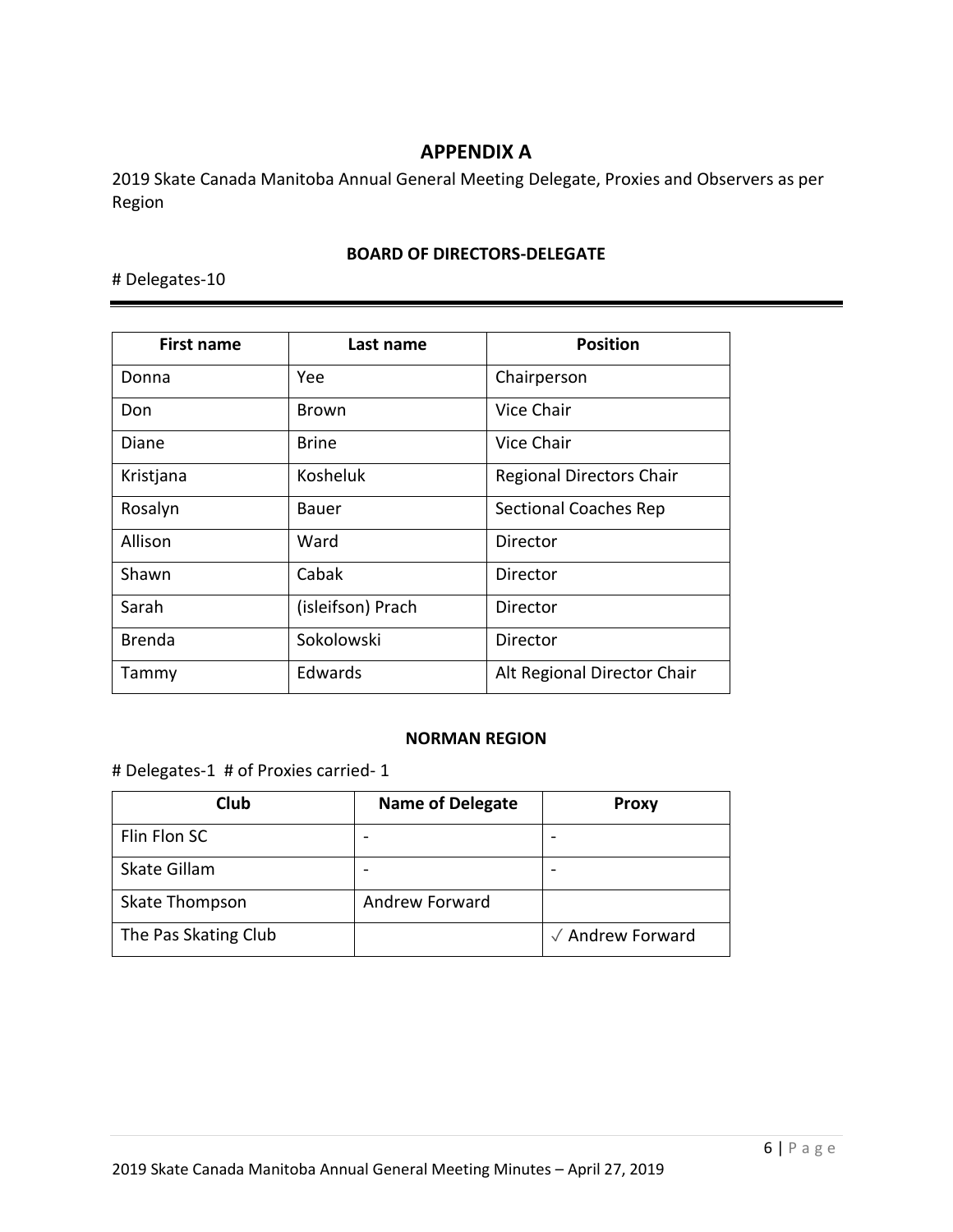#### **PARKLAND REGION**

## # Delegates-1 # of Proxies carried- 0

| <b>Club</b>       | <b>Name of Delegate</b> | <b>Proxy</b>             |
|-------------------|-------------------------|--------------------------|
| Roblin SC         |                         | -                        |
| <b>Russell SC</b> |                         |                          |
| Skate Dauphin     | <b>Becky Smith</b>      |                          |
| Ste Rose SC       |                         |                          |
| Swan River SC     |                         | $\overline{\phantom{a}}$ |

#### **CENTRAL REGION**

# Delegates-4 # of Proxies carried- 1

| Club                 | <b>Name of Delegate</b> | <b>Proxy</b>              |
|----------------------|-------------------------|---------------------------|
| Altona FSC           | Lisa Hiebert- Penner    |                           |
| Carman Sc            | Joanne Best             |                           |
| <b>Holland SC</b>    |                         |                           |
| Morden FSC           |                         |                           |
| Morris & District SC |                         |                           |
| Notre Dame SC        | <b>Bridgette Lesage</b> |                           |
| Pilot Mound SC       |                         |                           |
| Portage SC           |                         | $\sqrt{\ }$ - Shawn Cabak |
| Winkler SC           | Melanie Hildebrand      |                           |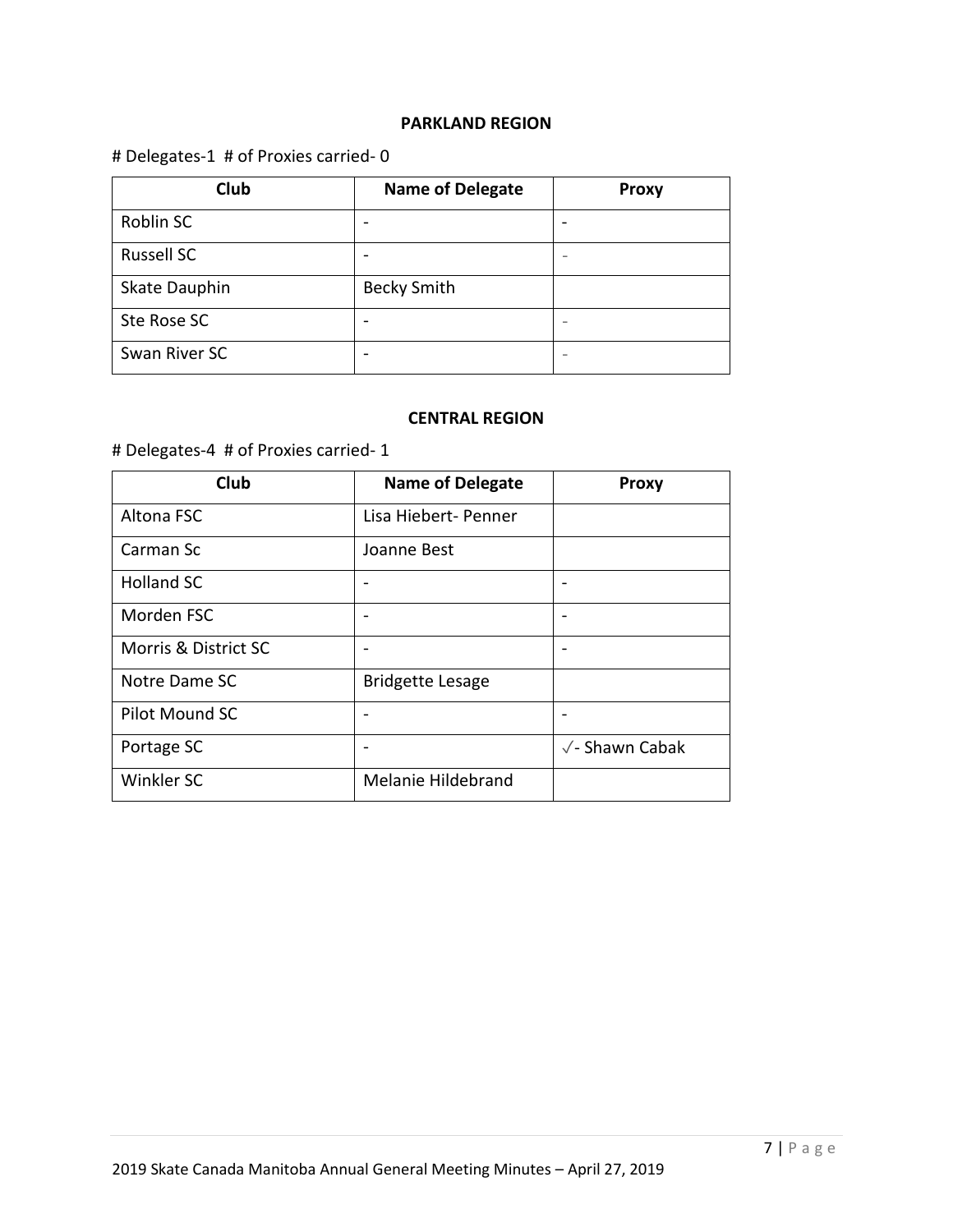#### **NORTH WESTMAN REGION**

## # Delegates-2 # of Proxies carried- 2

| Club                | <b>Name of Delegate</b> | <b>Proxy</b>             |
|---------------------|-------------------------|--------------------------|
| <b>Birtle SC</b>    |                         |                          |
| Carberry SC         | Sherie Way              |                          |
| Elkhorn SC          |                         | $\sqrt{}$ Linda Little   |
| <b>Foxwarren SC</b> |                         | ٠                        |
| Kenton Sc           |                         | $\sqrt{}$ Linda Little   |
| Minnedosa FSC       |                         | $\overline{\phantom{0}}$ |
| Neepawa FSC         |                         | $\overline{\phantom{0}}$ |
| <b>Rivers SC</b>    |                         | $\sqrt{}$ Linda Little   |
| Skate Brandon       |                         | -                        |
| Skate Virden        | Linda Little            |                          |

#### **INTERLAKE REGION**

# Delegates-6 # of Proxies carried- 0

| Club                     | <b>Name of Delegate</b> | <b>Proxy</b>             |
|--------------------------|-------------------------|--------------------------|
| Arborg SC                | Sherri Orbanski         |                          |
| Ashern FSC               |                         |                          |
| East St Paul FSC         | Lorraine Dewar          |                          |
| Lundar SC                |                         |                          |
| Riverton Ice Club        |                         | $\overline{\phantom{0}}$ |
| Selkirk SC               |                         | $\overline{\phantom{0}}$ |
| Skate Interlake          | Candace Markusson       |                          |
| <b>Stonewall SC</b>      | <b>Tara Galaspey</b>    |                          |
| <b>Stony Mountain SC</b> | <b>Tracy Butcher</b>    |                          |
| <b>Teulon SC</b>         | Audra Nesbitt-Hume      |                          |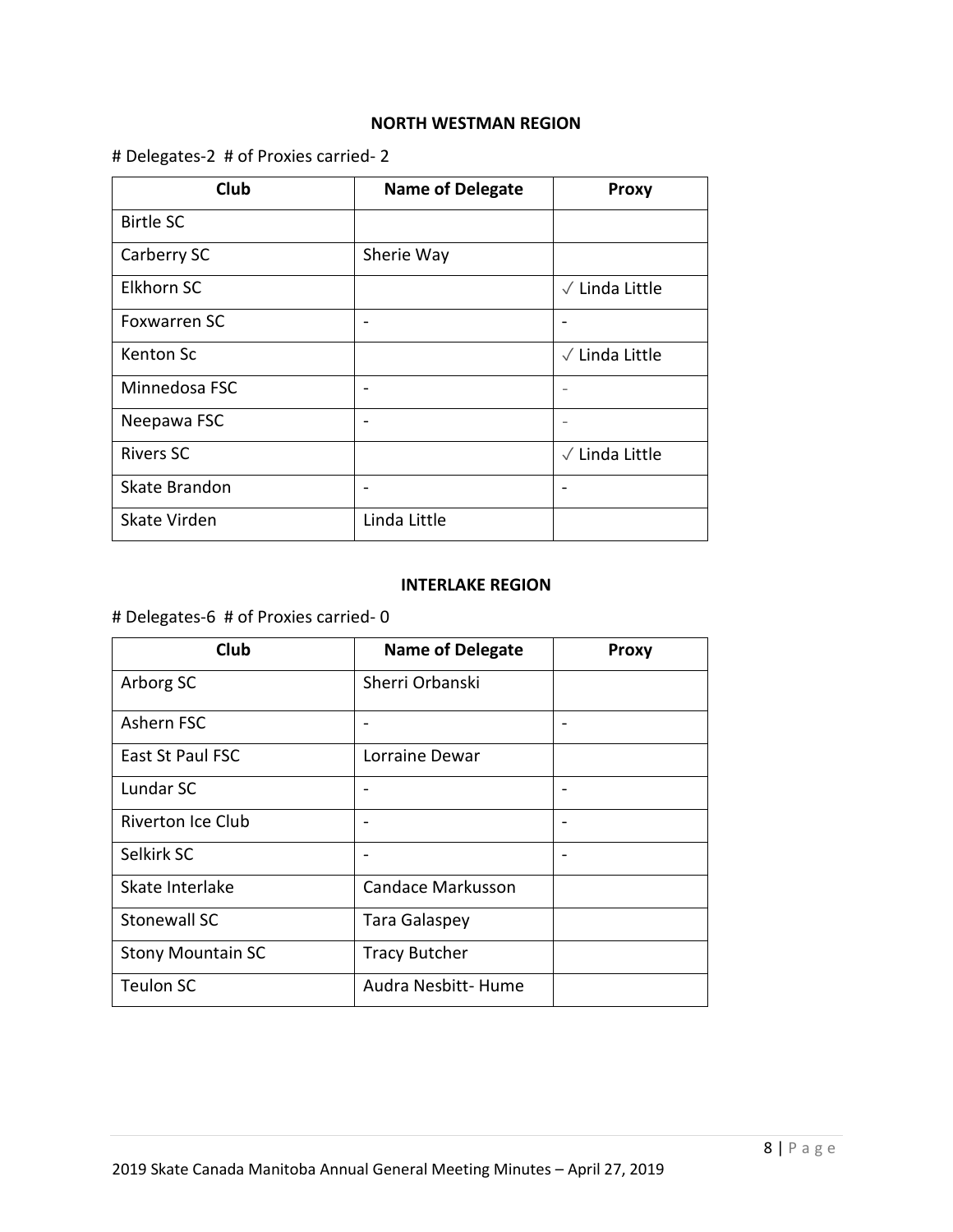#### **SOUTH WESTMAN REGION**

## # Delegates-2 # of Proxies carried- 2

| Club                 | <b>Name of Delegate</b> | <b>Proxy</b> |
|----------------------|-------------------------|--------------|
| <b>Boissevain SC</b> |                         |              |
| Deloraine FSC        |                         |              |
| Hartney SC           | Karen Duthie            |              |
| <b>Killarney FSC</b> |                         |              |
| Melita Sc            |                         |              |
| <b>Reston FSC</b>    |                         |              |
| Souris SC            |                         |              |
| Waskada SC           | Carla Lee               |              |

#### **EASTMAN REGION**

# Delegates-3 # of Proxies carried- 1

| Club               | <b>Name of Delegate</b> | <b>Proxy</b>                       |
|--------------------|-------------------------|------------------------------------|
| Beausejour SC      |                         |                                    |
| <b>Grunthal SC</b> |                         |                                    |
| Hazelridge SC      | <b>Connie Marques</b>   |                                    |
| La Broquerie SC    |                         | $\sqrt{\phantom{a}}$ Monica Bourna |
| Niverville SC      |                         | $\sqrt{}$ Kristjana Kosheluk       |
| Seine River SC     | Janice Hazelton         |                                    |
| Steinbach FSC      | Heidi Donohoe           |                                    |

#### **WINNIPEG REGION**

# Delegates-2 # of Proxies carried- 1

| Club                  | <b>Name of Delegate</b> | <b>Proxy</b> |
|-----------------------|-------------------------|--------------|
| Century SC            | Lena Rempel             |              |
| <b>Skate Winnipeg</b> | Clarise Boychuk         |              |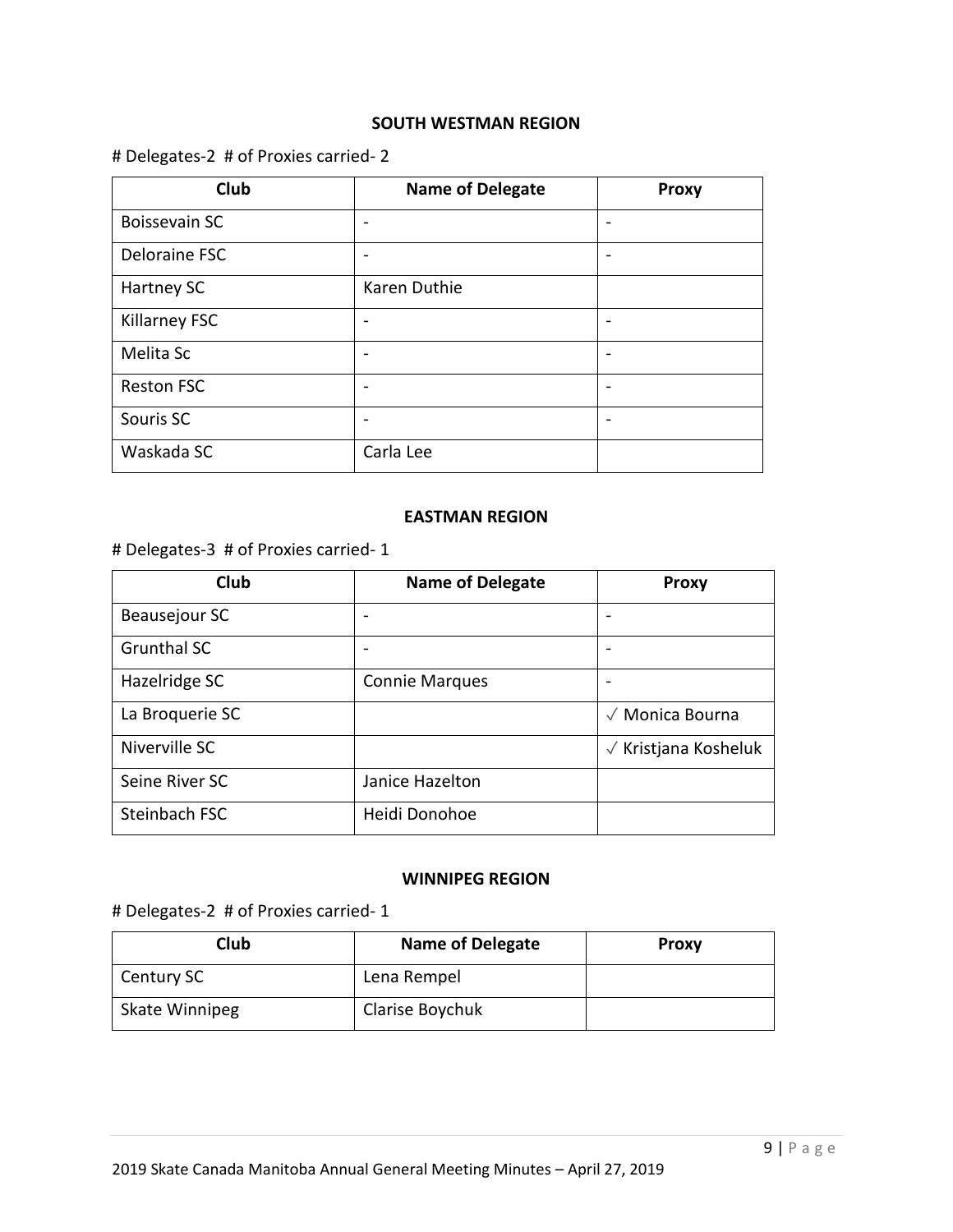## **OBSERVERS**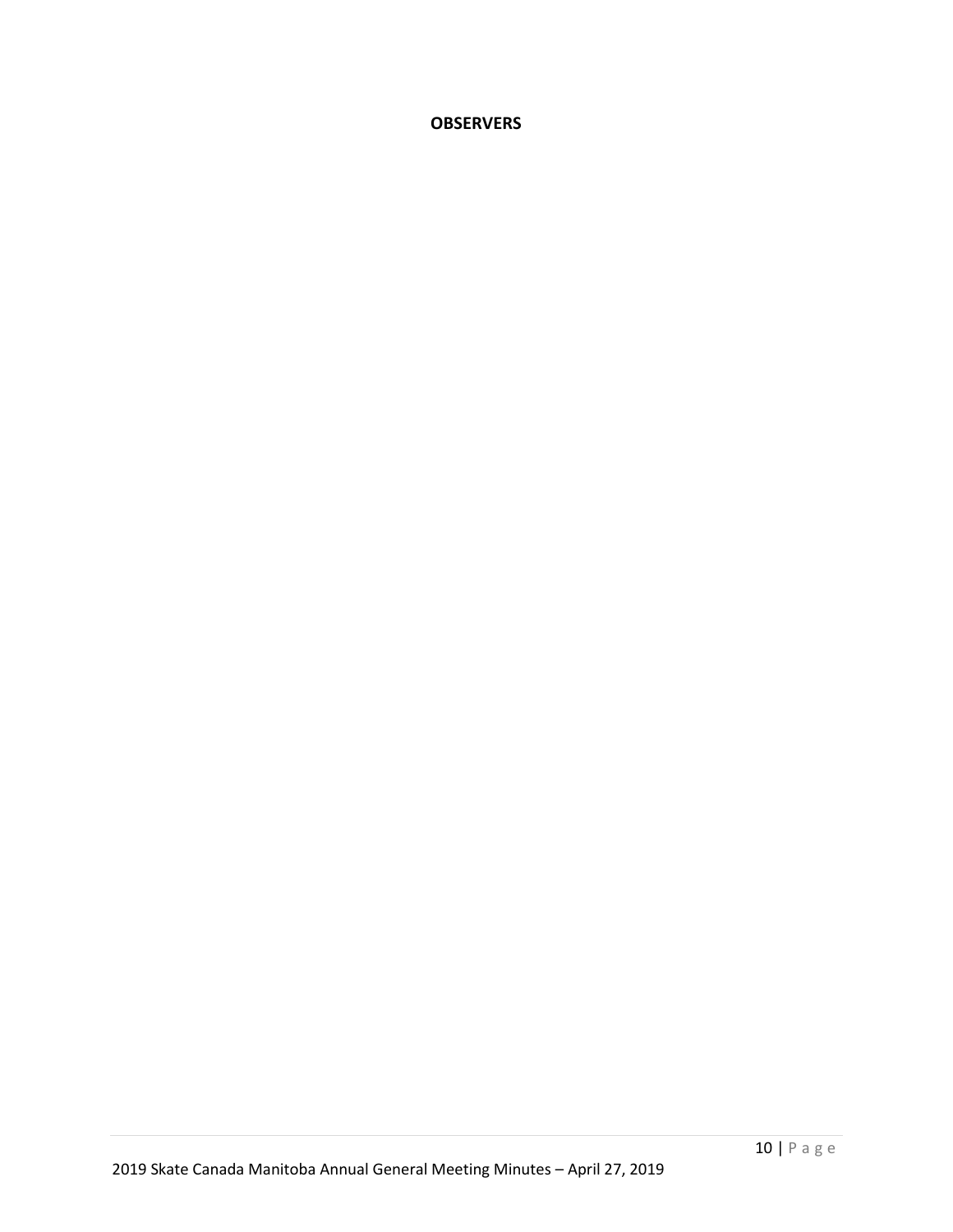## **APPENDIX B**

#### **Chairman's Address**

Good Morning! And Thank-you for coming to your 51<sup>st</sup> Annual General Meeting.

I would like to start our meeting off with a huge thank-you to the 2018-2019 Board of Directors for their continued support throughout the past year.

Many of you know our Board, however, I would like to recognize them. Please stand: Your Vice- Chairs – Diane Brine Don Brown Your Directors: Allison Ward – Events Management

| Deanna Popadynetz - Membership Support       |
|----------------------------------------------|
| Shawn Cabak - Partnerships & Communications  |
| Sarah Isleifson - Officials                  |
| Brenda Sokoloski – Skating Programs          |
| Rosalyn Bauer - Coaches Representative       |
| Kristjana Kosheluk – Regional Director Chair |
| Tammy Edwards - Alt Regional Director Chair  |

I would also like to thank their committee members for their hard work as well.

This year we have one Vice Chair retiring from our board, Don Brown. Don has served two terms with our Board of Directors. He has brought to us his knowledge and valuable insights to what is happening in our Section. Don does this while looking also Chairing the Data Specialist Committee. Thank-you Don.

We are saying goodbye to three of our Directors, Shawn Cabak, Sarah Isleifson and Deanna Popadynetz. Each one of our Directors have taken on roles to help our Section and have given hours of knowledge and support to our skaters.

We wish each of our departing board family success in their new endeavors, whatever that may be.

Our Regions would not be successful without our Regional Directors from the past season. Thank-you goes to:

| Central       | Lise Le Moullec      |
|---------------|----------------------|
| Eastman       | Kristjana Kosheluk   |
| Interlake     | Tammy Karatchuk      |
| Norman        | Angela Bakos-Shier   |
| North Westman | Janice Heritage      |
| Parkland      | <b>Tammy Edwards</b> |
| South Westman | Carla Lee            |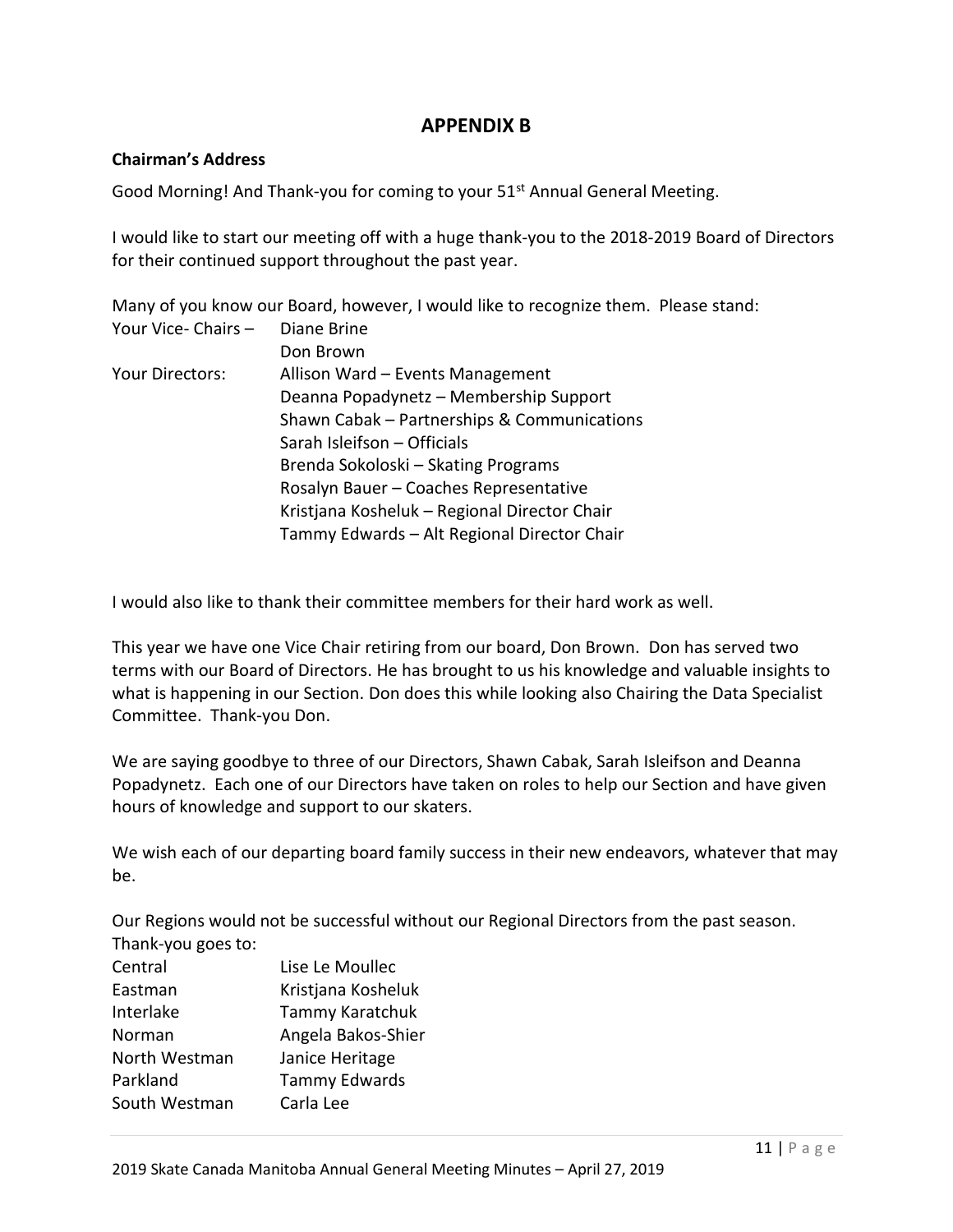Winnipeg Lena Remple

Also, I would like to thank our Staff and Consultant: Shauna Marling our Executive Director Jill Wood our Events/Administration Coordinator

Jill is the newest Member of our Staff and this is her first opportunity to meet many of you. Jill, we welcome you!

And

Cadfan Edwards our Technical Consultant.

Our skating season is also measured by our successful skating competitions, and with that I would like to thank our host committees for another successful year.

| Competition           | <b>Host Club</b> |
|-----------------------|------------------|
| <b>MB Sectionals</b>  | Morden           |
| MB Open               | Winnipeg         |
| Synchro Championships | Carberry         |
| <b>MB STARSkate</b>   | Winkler          |
| Crocus                | Neepawa          |

Then we have our Host clubs who looked after our Regionals:

| <b>Region</b>       | <b>Host Club</b> |
|---------------------|------------------|
| Central             | Altona           |
| Parkland            | Russell          |
| Norman              | The Pas          |
| North/South Westman | Hartney          |
| Interlake           | Teulon           |
| Winnipeg/Eastman    | Winnipeg         |

On top of these competitions, our skaters also enjoyed 3 funskates which are held at different clubs throughout the province.

At this time, I would be remiss, if I did not thank a special person who is retiring this year from years of volunteering with Skate Canada. Sharon Kemp has been a valued member of the Data Specialist Team and has worked many years in helping at competitions throughout Manitoba. Sharon your knowledge and calmness will be missed by many. Thank-you from all of us!

And to all of you, THANK-YOU! For all that you do!

During the past year, life situations affect us in many ways. The one thing that affects us most is the loss of a close member of our family, whether it is our personal family or our skating family. At this time, I would like to honor the loss of our loved ones by taking a moment of silence. Please rise.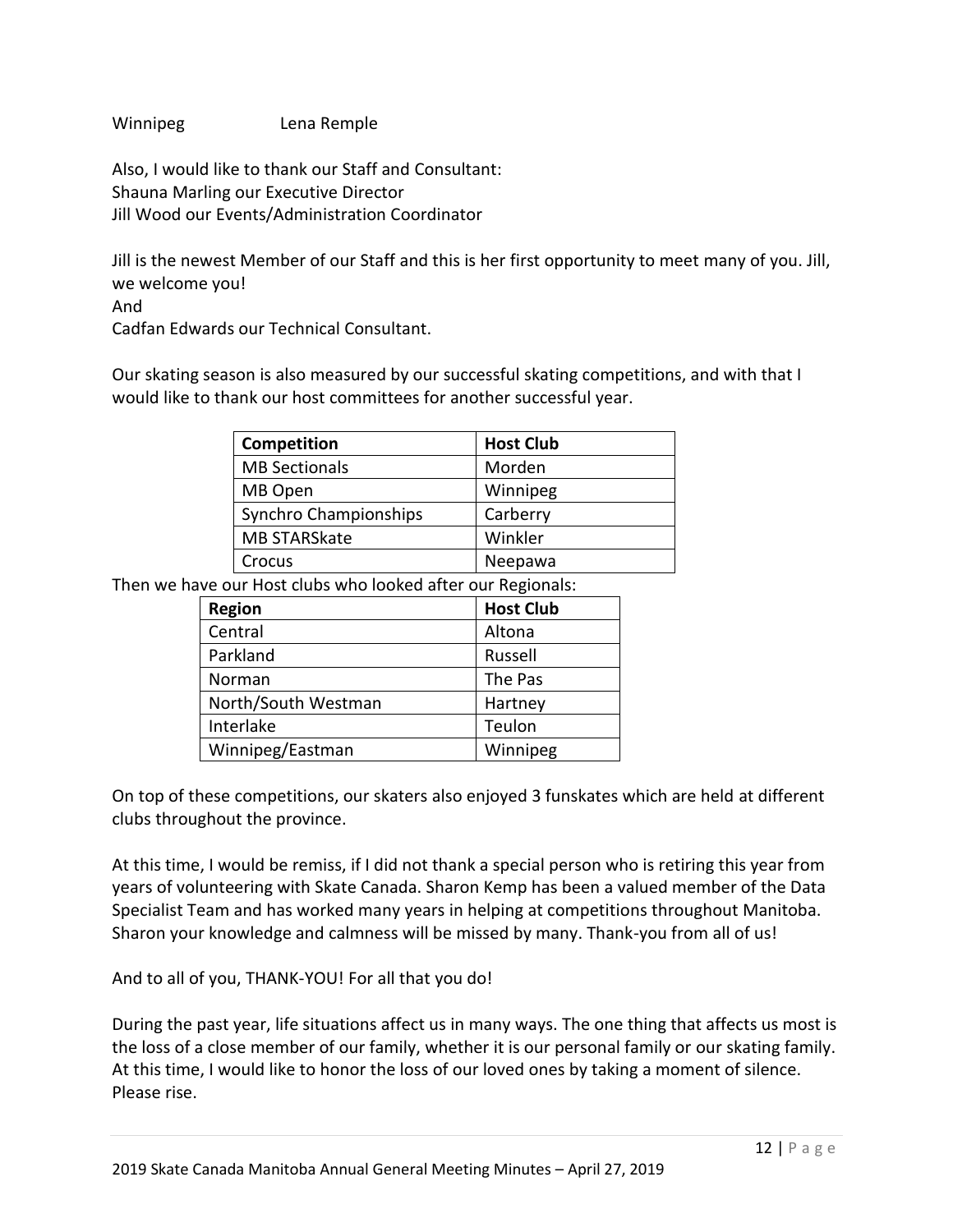This past year for our skaters has been a busy.

On top of their regular season of practice and our MB competitions, we had a team of skaters who traveled to Red Deer to participate in Canada Winter Games. I know each of them came away with memories they will enjoy for a lifetime.

Tonight, at our Gala Awards night, we will celebrate many successes for our skaters.

As we know, change in skating is always happening. We have seen the scoring system expand from +3 to -3 to now being +5 to -5. This gives our officials a greater level of marking to enhance our skater's performance.

We have seen club tests that skaters take, change from always having an evaluator doing the testing to now our coaches being able to evaluate their own skaters. And again, in this, we will see more levels being able for coach testing.

This year, we at Skate Canada MB embraced the registration system of Uplifter. We were successful in getting Sectionals to work well, but we know the other competitions had a few, let's say, glitches. With Jill being new to our team last year as of September, we will be working throughout the summer to get the registration system to be in a better place. Please have patience with us. We have placed this as one of our top priorities.

During our Sectional registration, we had music download as part of the process. This was a success. However, during the year, this was one area that did not go well. At one point during the year, I have a parent say to me, "I thought we brought our music to the competition and it was looked after there?" This told me that we did not get a clear message out to all parties. The reason music is done thru registration, is that our Audio Technician has very few volunteers working with him. Not having volunteers help him, does not allow him to download music at the competition site. He has no prep time to work with the music. Having the music prior to the competition date, allows him to place the music in order of the day, so he is ready to go to work for our skaters at the rink. He does ask that the music come to him labelled correctly. Music should have the skaters first and last name, event, and weather it is their short, long or interpretive music. This and more information are mentioned in the Tech package.

On the topic of music, our Audio Tech has will now be accepting music to come handed in at the competition on flash drives. But please, make sure the files are labelled properly. The music handed in at competition is only used in case of an issue with the downloaded music. The reason for flash drives is, some of the computers no longer come with CD players in them.

This year we saw Synchro Competition make a small change with our teams doing two skates instead of one. What I can see from the competition point of view, skater's stay at the rink for the day, this makes the canteen busy, as we know, skaters are a hungry group. Ice cost is down a bit but one thing for sure on the official's side, your day is very busy. Overall, the skater's like it.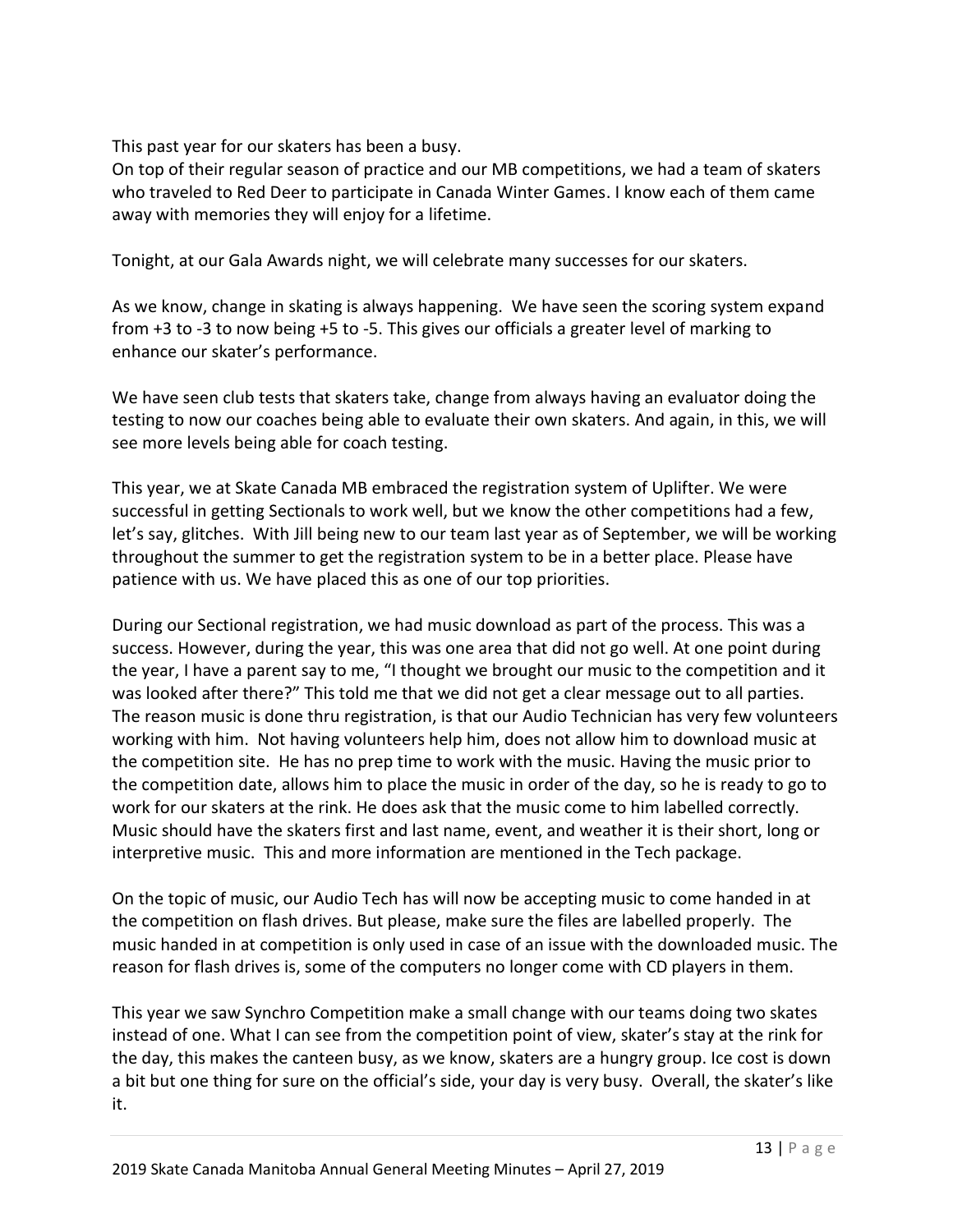This year, our Skate Canada Registration fee will be increasing. The new fee is \$40.00, with half staying with Skate Canada, the other portion will go to the Section. This fee has not increased for about 10 years.

I would also like to point out that our Events Management team has started to look at a restructure of our competitions. This year, MB Open and STARSkate will join into one. Let's see how this works!

I'm sure you all have your Agenda and Report booklet, as you can read thru it, you will see that our committee have being busy doing. On page 4, you can see a list of workshops that are offered for you to attend.

This year we have three out of province guests joining us to help us with our weekend.

- 1) **Heather McMahon**, Skating Programs with Skate Canada. Many of you know Heather as she was here last year. Heather will share with us STAR 6 to Gold.
- 2) **Amy Levac**, Safe Sport Coordinator for Skate Canada. Amy was scheduled to attend last year however a family emergency prevented her in coming however she will be with us this year to bring us a session on Club Management and Safe Sport.
- 3) **Terry Sheahan**, Skate Canada Director, Marketing and Events

For the first time, we have **David Schultz. CanPower Learning Facilitator joining us via Skype.**  Also, we have our own facilitators doing several sessions. We have Megan Foster, Brenda Sokoloski, Amber Lotz, and Diane Brine.

Tonight, in this ballroom is our Award's Gala. Tonight, we will celebrate the accomplishments of our skaters, coaches, and volunteers. In case I don't get to talk to each you tonight, I would like to say Congratulations and thank-you to each one of you!

So tonight, in this ballroom, cocktails will start at 7:00pm with the presentation at 7:30. Please enjoy your evening.

Our Section sponsors play a large role in enhancing and making our programs possible. We encourage you to support our sponsors with your patronage. They are listed on our website and at the back of your report book. Skate Canada Sport Manitoba Victoria Inn Hotel and Convention Centre Portage Veterinary Hospital

Enterprise